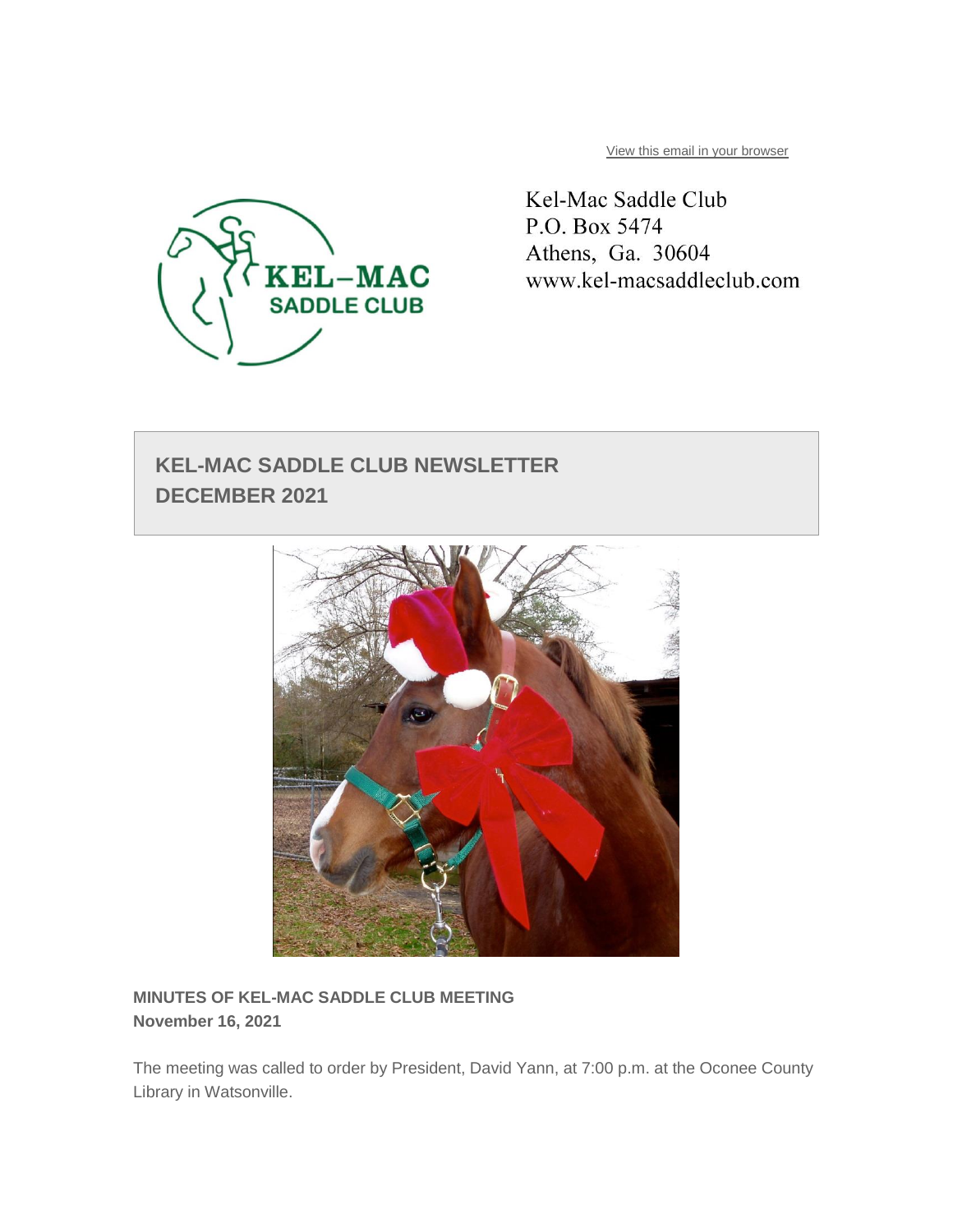## **Secretary's Report**

The October minutes were approved as published in the November 1 Kel-Mac Monthly **Newsletter** 

## **Treasurer's Report**

| <b>Beginning Balance</b> | \$5,925.10            |
|--------------------------|-----------------------|
| Withdrawals              | $-$160.00$ (estimate) |
| <b>Ending Balance</b>    | \$5,765.10            |

## **Show Report**

Don't forget the upcoming Banquet. Those that went to the Shop 'Til-You-Drop Event said it was a lot of fun, but not as much as when they were able to go to Hamp's Shop. Everyone truly misses that experience. Trophies have been ordered and ready for presentation at the Banquet.

Mark your calendars with next year's show dates: April 9 May 14 September 17 October 8

Please start getting those sponsors in for 2022. Last year we did not seek sponsorships due to the lack of shows the previous year. We rolled those sponsors over to 2021.

# **Trail Report**

Sharon Wood noted that the Croft camping trip was a little chilly, but the riding was spectacular with the changing color of the leaves. And, another bonus, there were no bees!

In December, there will be two day-rides in lieu of a campout. If your heart's desire is to camp from December 26 to December 30, contact Dave Yann. He is planning on going somewhere with the horses in Florida at that time.

1. Day Ride: December 4: A. H. Stephens, 10:00 a.m.

Kel-Mac members will also be clearing an area for a new picnic table.

2. Day Ride: December 18, Watson Mill 10:00 a.m.

The 2022 Trail Ride Schedule will be discussed on January 2, 2022 at Sharon Wood's house.

Jim Cumming announced that a Wagon Train is scheduled for March 25-27 in Kite, GA. The cost is \$10 per person, which includes Friday night hot dogs. On Saturday, will be a pot-luck meal with music. Camping is primitive. More information will be provided closer to the event.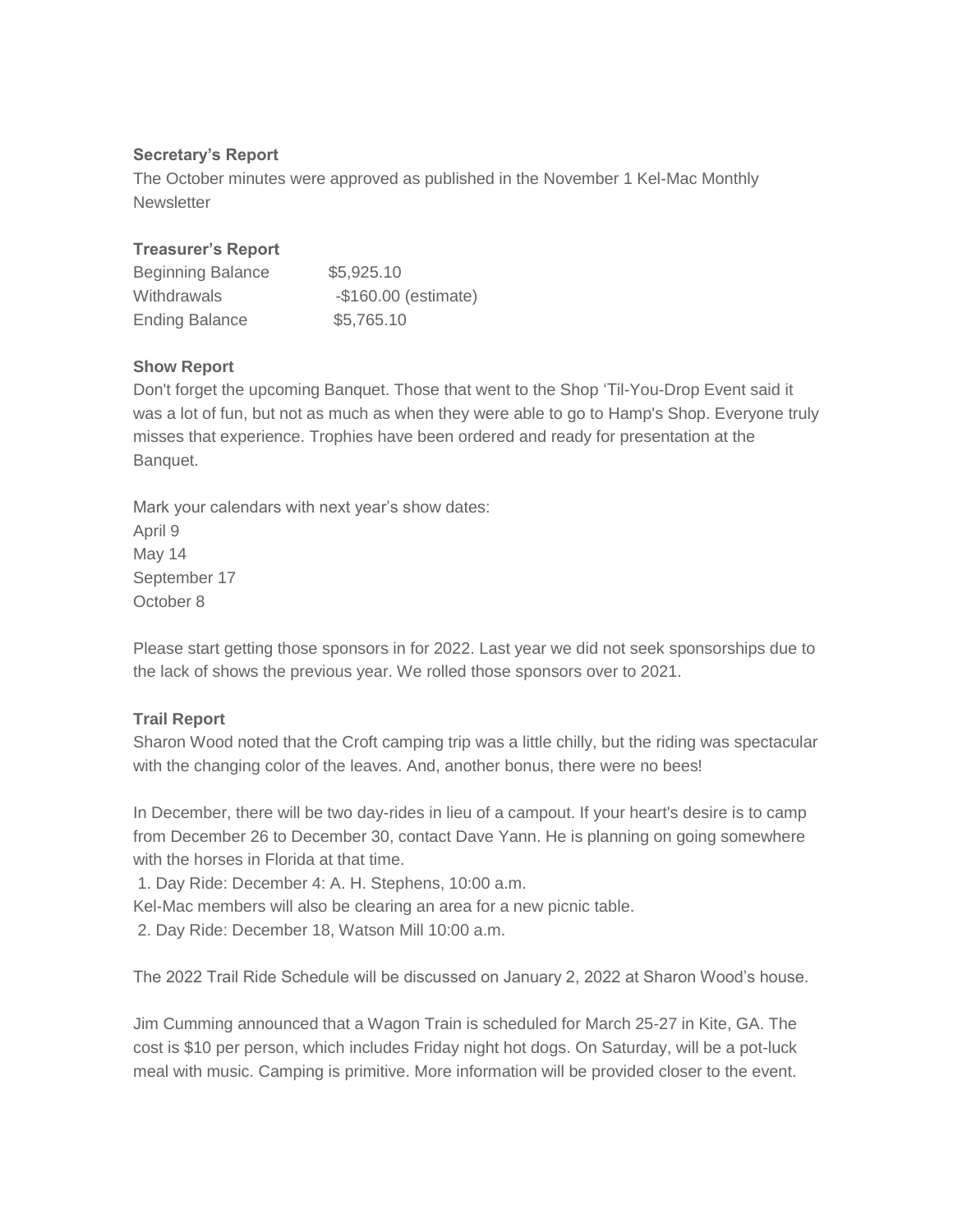#### **New Business**

The Awards Banquet at Bonners in Buckhead will be held December 5<sup>th</sup>. Arrival time is 4:30 p.m.. Meal prices: adults: \$13; ages 5-10: \$9, and folks 4 years old and under: free. Kel-Mac will pay the taxes and the gratuity.

Valerie Puryear discussed an upcoming State 4-H Show Event scheduled for January 14-16<sup>th</sup>, 2022 at the Morgan County Agricultural Center in Madison. On Friday, speed events are scheduled. Saturday's scheduled includes jumping, English flat classes, and dressage. On Sunday, western pleasure and gaited classes are scheduled. Kel-Mac members will have a booth to distribute information regarding the Club.

### **Nominations and Voting for 2022 Officers**

President: Susan McCullar Vice President: Lisa Williamson Secretary: Valerie Puryear Treasurer: Rosemary Vogel Trail Boss: Sharon Wood Show Chairpersons: Susie Cottongim & Barbara Cumming

#### **Recipient of Show Funds**

Due to the smaller size of our shows this year, we are only awarding money to one charity. The Morgan County Christmas Stocking (Morgan County Sheriff's Dept) will receive a donation of \$300. They provide help for us on Fridays prior to the shows by unloading and setting up the jumps.

The next Kel-Mac meeting is scheduled for January 18, 2022 at the Oconee County Library in Watkinsville, unless otherwise published.

The meeting was adjourned at 8:15 p.m. Rosemary Vogel, Secretary

Dear Kel-Mac members,

Our show attendance this year was very low. This was mainly due to covid and the fact that our 2019 shows had to be cancelled. We will be trying hard to get more participants at the 2022 shows, and to get some new members for the Club.

There is a 3-day 4-H Horse Show at the Morgan County Ag Center January 14-16. On day 2 and 3, many of the English and Western classes are being held. These are the riders we want competing at our shows! What an opportunity to increase rider attendance at our 2022 shows. Kel-Mac is loaning our jumps to 4-H for use at the show. In exchange, 4-H is waiving the sponsorship fee for us. We will be able to display our Club banners, be listed as a show sponsor, and also have a table at the show. We will distribute club information, 2022 show sheets, and membership forms.

Now, the pitch! We need volunteers to help man the table! If you can give Kel-Mac 2 hours or more, on Saturday